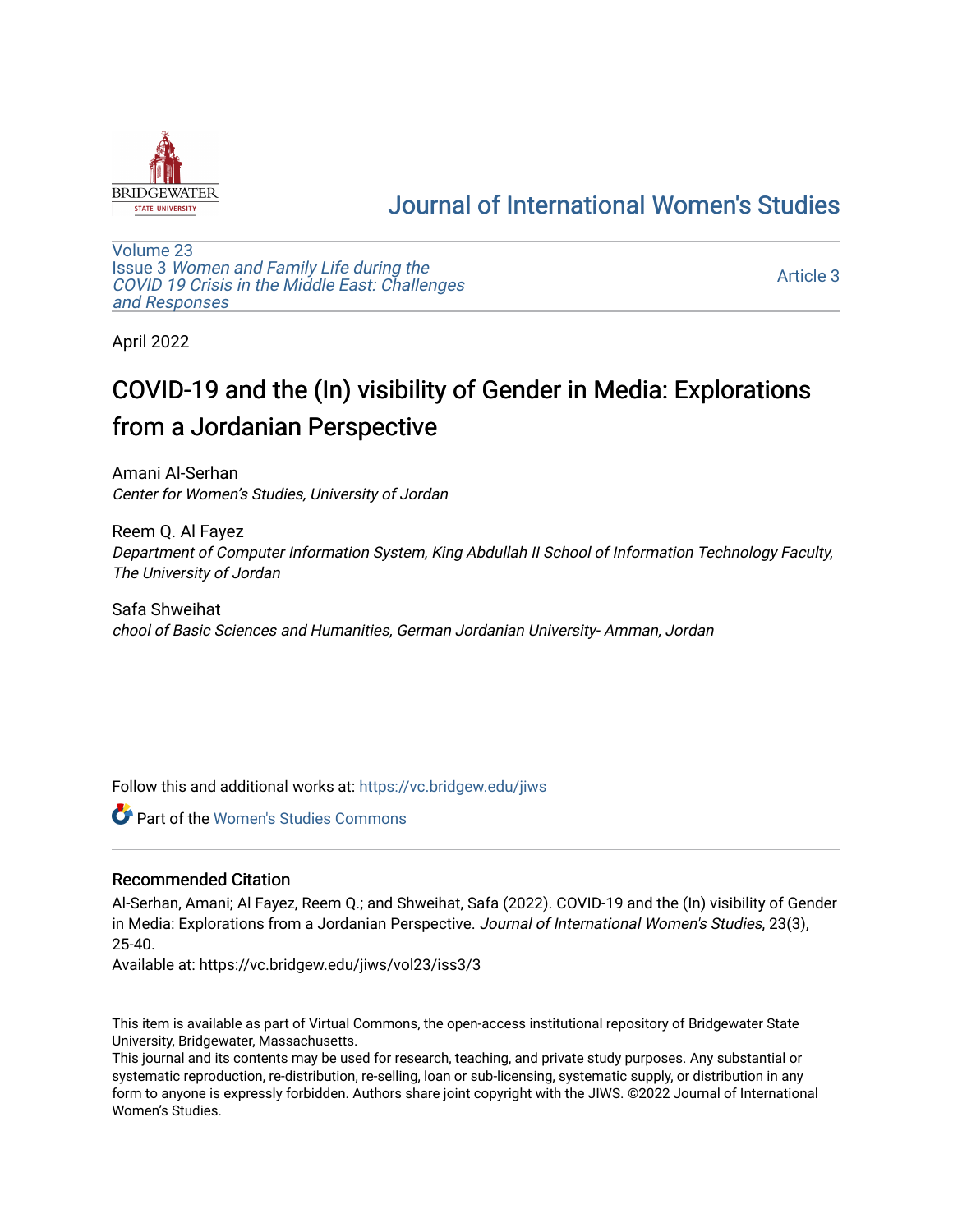## **COVID-19 and the (In) visibility of Gender in Media: Explorations from a Jordanian Perspective**

By Amani Al-Serhan<sup>1</sup>, Reem Q. Al Fayez<sup>2</sup>, Safa Shweihat<sup>3</sup>

#### **Abstract**

Jordanian women have made significant contributions, and they continue to break down barriers, as the number of women in universities exceeds the number of men, and their numbers have increased in administrative positions, parliament, and the judiciary (World Economic forum 2018). However, despite their notable progress in various sectors, Jordanian media still fail to shed light on these contributions. This marginalization was particularly evident in Jordan's response to the COVID-19 pandemic, where media coverage focused mainly on male officials, branding them "True men in times of crisis" and failing to shed light on women's significant role in the frontlines of defense against the deadly virus. Drawing on data extracted from Twitter accounts of key Jordanian male and female figures and a close analysis of top television programs during the health crisis, this paper explores social media coverage on Jordanian male and female officials and official media interest in women as guests on popular television programs at the height of the Coronavirus outbreak in Jordan from March until July 2020. Findings reveal gendered bias in media coverage during this health crisis and that women resort to social media as alternative platforms for action.

*Keywords*: Women, Jordan, Media coverage, Global, Pandemic, Public discourse

#### **Introduction**

The COVID-19 pandemic has surprised the world, affected economies, and put tremendous strain on healthcare systems. Response to this emerging crisis varied from imposing strict lockdown measures to gradual opening with social distancing. Considering the dire economic situation of Jordan, the country fared well at the beginning of the outbreak of the virus and its response to the crisis, according to various testimonials on world news outlets (Tadros 2020; Riedel 2020; Yunes 2020; Luck 2020A).

Several published research studies investigated the COVID-19 crisis response in Middle Eastern countries (Norell 2020; Sawaya 2020). Jordan is considered a young state in the region and is strategically located in the Middle East. Statistics about Jordan shown in Table 1 indicate the population, GPD, and GNI per capita. Jordan plays a vital role in hosting refugees, which increased the population over the years. According to the World Bank, 13% of Jordan's population is from Syrian refugees. Many turbulent events hit the MENA region during the Arab Spring, and

<sup>&</sup>lt;sup>1</sup> Center for Women's Studies, University of Jordan- Amman, Jordan, 11942. **alserhan.amani@ju.edu.jo.** 

<sup>&</sup>lt;sup>2</sup> Department of Computer Information System, King Abdullah II School of Information Technology Faculty, The University of Jordan, Amman, Jordan,11942- [r.alfayez@ju.edu.jo.](mailto:r.alfayez@ju.edu.jo)

<sup>&</sup>lt;sup>3</sup> School of Basic Sciences and Humanities, German Jordanian University- Amman, Jordan, 11180- [safa.shweihat@gju.edu.jo.](mailto:safa.shweihat@gju.edu.jo)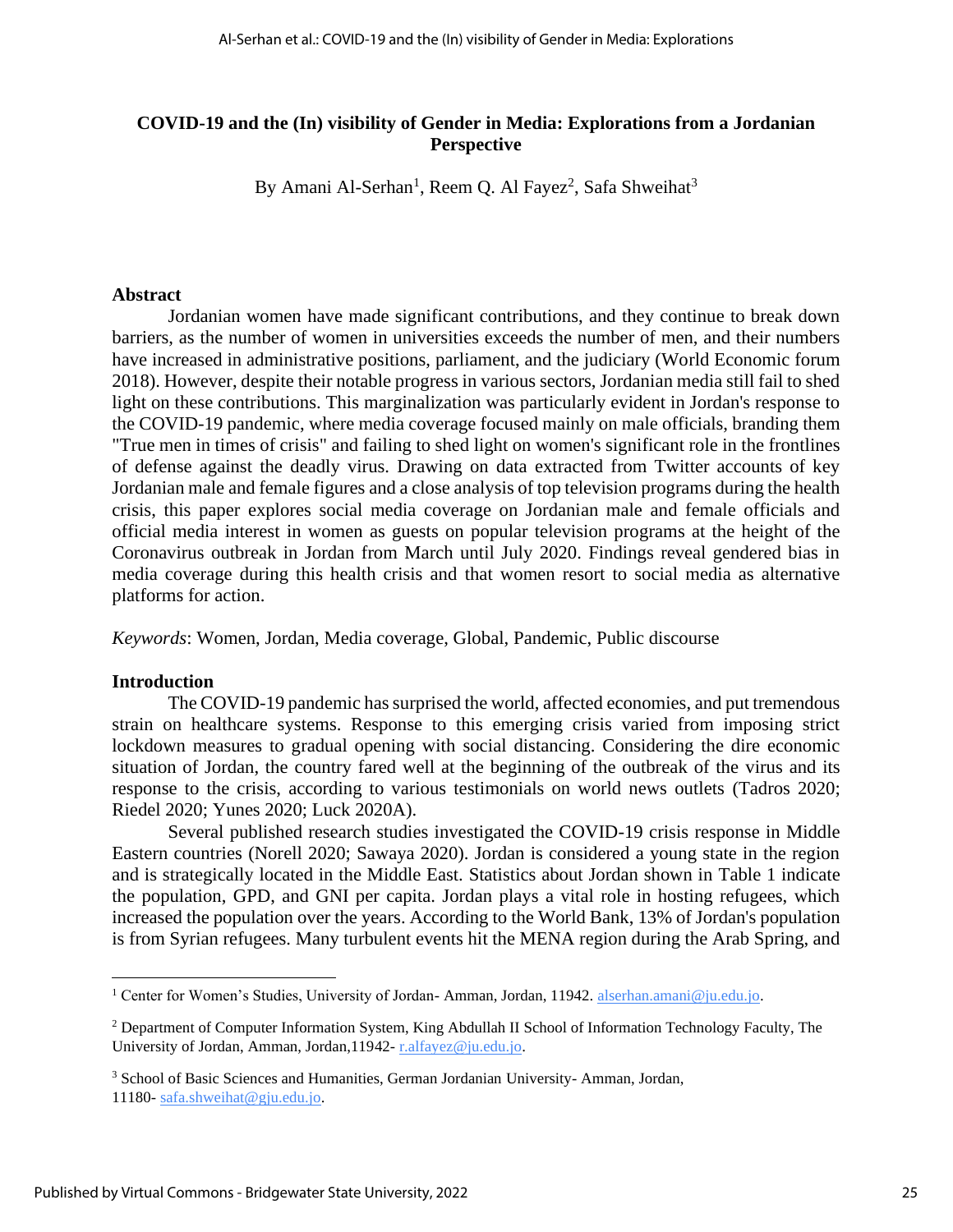many of Jordan's neighboring countries are still struggling with internal conflicts. Despite the status of all its surrounding countries, Jordan stood still and managed to remain a peaceful and stable country in the MENA region (Zhang 2021).

Furthermore, Jordan plays a significant role in promoting cooperation and trade between its neighboring countries. Hence, the stability of Jordan is crucial regionally and globally. During the pandemic, the political stability of a country affected its readiness for managing the pandemic and its implications. As discussed in (Bizri 2021), neighboring countries of Jordan, such as Lebanon, Syria, and Palestine, suffer from political and economic turmoil that undoubtedly affected their healthcare systems and measures taken to manage the pandemic. On the contrary, Jordan's political stability helped implement efficient measures to handle the impact of the pandemic in its early stages. In fact, according to the IMF website<sup>4</sup>, Jordan's real GDP growth changed from -1.6 % in 2020 to 2% growth in 2021 and is expected to grow 3.3% in 2025, as indicated by the IMF Data Mapper.

| Population     | 10,203,140       |
|----------------|------------------|
| <b>GDP</b>     | \$43.698 billion |
| GNI per capita | \$4,310          |

**Table 1: Important Statistics about Jordan (Year 2020)**

*Source: World Bank data published in 2020*

In response to the COVID-19 crisis, martial law was imposed in Jordan, and the National Centre for Crisis Management was the focal point of control, combining the efforts of the government and the Armed Forces in tackling this precarious situation. Due to the restrictions imposed on Jordan's economy as a response to Coronavirus, the GDP dropped by -1.6% in 2020, resulting in a noted recession. One major contributor to this drop in Jordan's economy is closing the border, as detailed in (MEI 2021). Under martial law, the Jordanian government closed land and air borders, which affected tourism and trade with neighboring countries such as Iraq, Syria, and Saudi Arabia. All business activities have been stalled for almost 6 months since June 2020. Such measures caused the Jordanian economy to deteriorate, as the case is for the economy worldwide.

Meanwhile, regular daily joint press conferences were held by the government and army officials. While public feelings of despair were projected towards the government for failing to tackle pressing issues such as poverty and unemployment, the COVID-19 crisis somewhat rebuilt people's trust in the government in the early months of responding to this crisis (March 2020- September 2020) (Kirchner 2020; Al-Salhi 2020; Al-Salhi and Abu Goush 2020). In September 2021, Jordan started to loosen its restrictions by returning to in-person learning and opening businesses in different areas after encouraging citizens to vaccinate through massive vaccination campaigns. The curve of the numbers of coronavirus cases varied over the past months. The current status quo of cases is detailed in Table 2.

<sup>4</sup> <https://www.imf.org/en/Countries/JOR>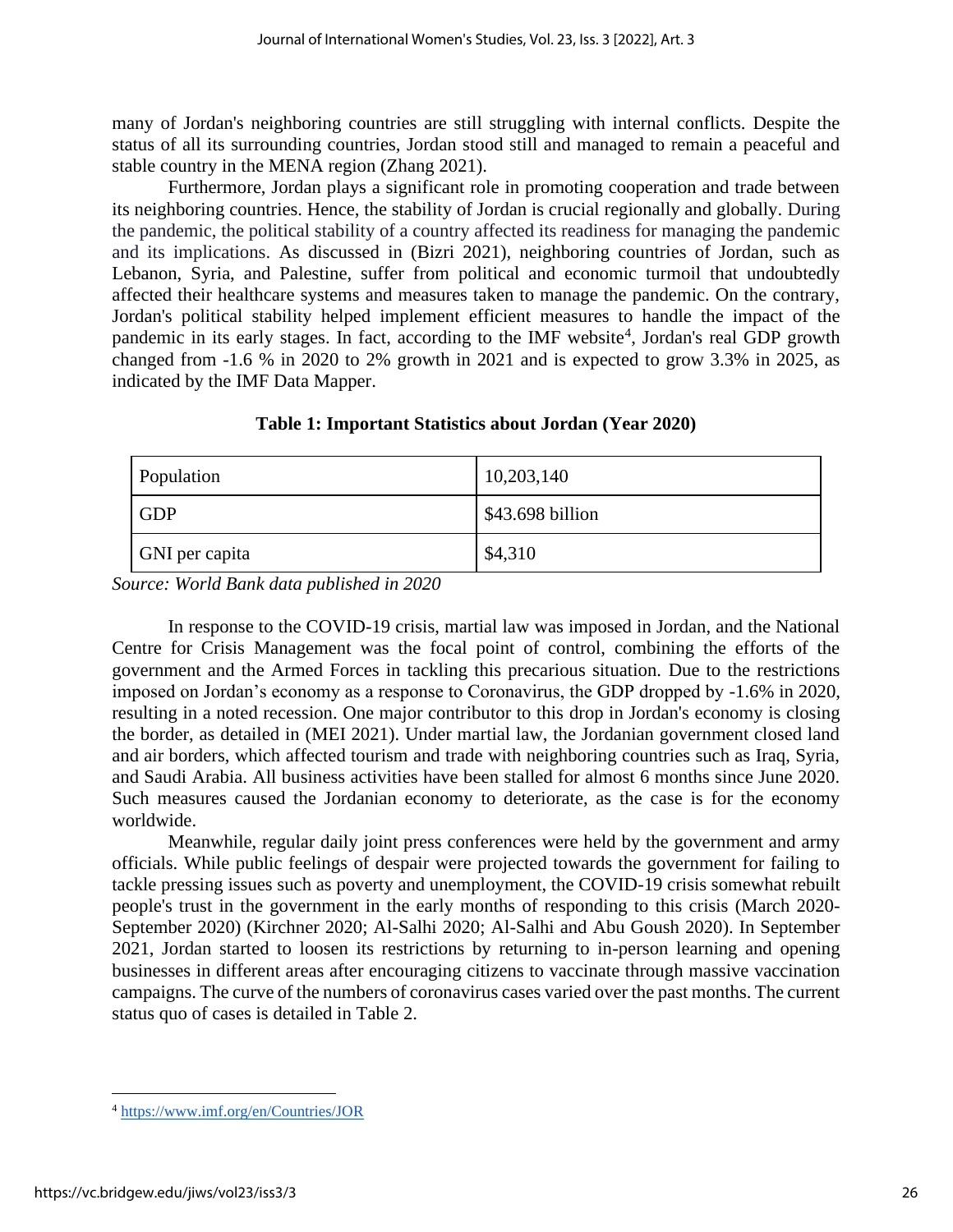| Covid confirmed cases            | 858,342   |
|----------------------------------|-----------|
| Deaths                           | 11,000    |
| Doses Administered               | 7,440,887 |
| People Fully Vaccinated          | 3,510,138 |
| % of Population Fully Vaccinated | 34.75%    |

## **Table 2: Jordan's Number of COVID-19 Cases and Vaccination Numbers Collected on (29/10/2021)<sup>5</sup>**

*Source: Johns Hopkins coronavirus resource center*

According to "*Our World in Data* website,"<sup>6</sup> managed by Oxford University, the share of fully vaccinated people in Jordan is not the highest among other countries in the region. For example, at the date of writing this article, the percentage of fully vaccinated people in Saudi Arabia is 61% and 88% in UAE, which is much higher than in Jordan. In contrast, other countries like Lebanon (23%), Egypt (11%), Iraq (8.7%), and Syria (4.4%) reported lower percentages than Jordan.

## **COVID-19 and Gendered Media Attention**

During this pandemic, social media posts and interactions from Jordanians with media and news were massive. Media coverage of Jordan's efforts to confine the pandemic was fascinating. Faces of Health Minister Sa'ad Jaber and Minister of Media Affairs, and spokesperson of the government, Amjad Adaileh, have become household names with the whole nation tuning in to listen to their daily press conferences regarding the number of reported cases with the virus and new laws and regulations taking force. The public grew infatuated with the health minister, praising him as "The man of the situation" (Luck, 2020B). Images of Jaber and excerpts of poetry and songs praising his efforts were commonly circulated on social media platforms. National songs were also being circulated, lauding the role of the Armed Forces in handling the crisis so well.

However, careful observation of public discourse on the COVID-19 crisis will highlight the lack of media presence of Jordanian women and interest in major challenges they face, despite them shouldering onerous burdens during this crisis. In most parts of the world, women are responsible for carrying out what is deemed 'invisible work' (Danielsson & Eriksson, 2020; Hatton, 2017) in the domestic sphere and are thus at greater risk during a global pandemic. Data from 104 countries reveal that 67% of healthcare workers are women (Boniol et al. 2019), and they are potentially overloaded with long working hours and stress. Nonetheless, women nurses or doctors were rarely interviewed in popular T.V. shows, for example. Figure 1 highlights the global gender divide across frontline industries.

<sup>5</sup> https://coronavirus.jhu.edu/region/jordan

<sup>6</sup> <https://ourworldindata.org/covid-vaccinations>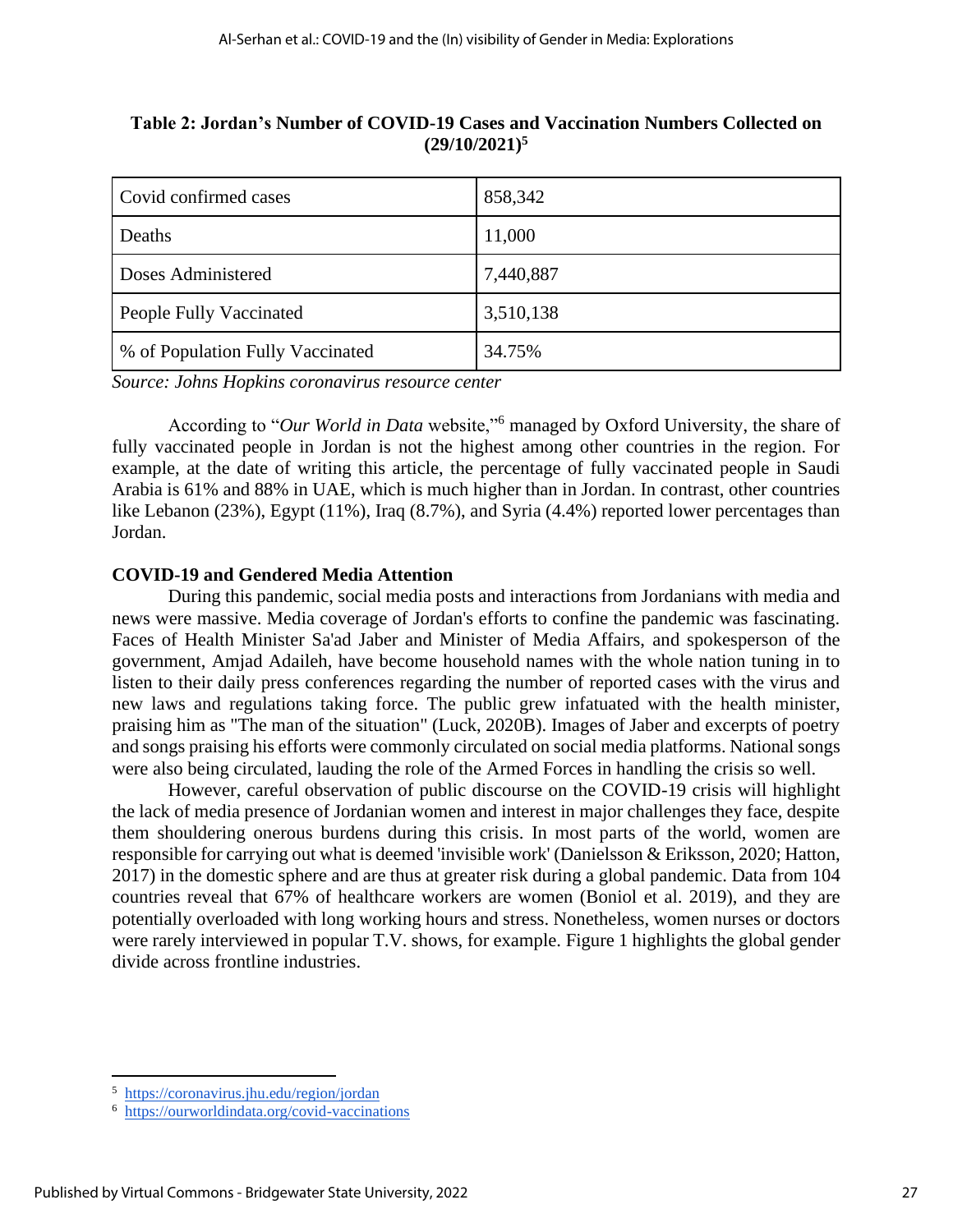

## **Figure 1: Gender Divide across Frontline Industries**

*Source: "Gender dimensions of the Covid-19 pandemic", World Bank Group, Policy Note, April 26, 2020*

In many societies, women were the ones who had to bear the considerable responsibility of caring for their family members during the pandemic. These tasks are often taken for granted and unpaid, further undermining women's economic activities and earnings (Wenham, Smith, & Morgan 2020). Given the patriarchal nature of Jordanian society and the unequal division of labor that persists, women were the underground heroes bearing the burden of household chores, homeschooling their children, caring for the elderly and the ill, and attending to their family's needs (UNWomen 2020; Khamis & Campbell 2020). These chores exacerbated the situation for working mothers who were overloaded with many responsibilities, particularly those working in the health sector (Refsing 2020). The percentage of Jordanian women working in the health sector is 44% (Goldstein and Braunschweiger, 2020). For instance, Nurse Samah Tanaib reportedly stayed for 28 days on duty at Prince Hamza Hospital before going home to see her four children (Roya News 2020). Jordanian women in various sectors, particularly the medical and educational ones, demonstrated exceptional efforts to cope with the global pandemic. As Secretary-General of the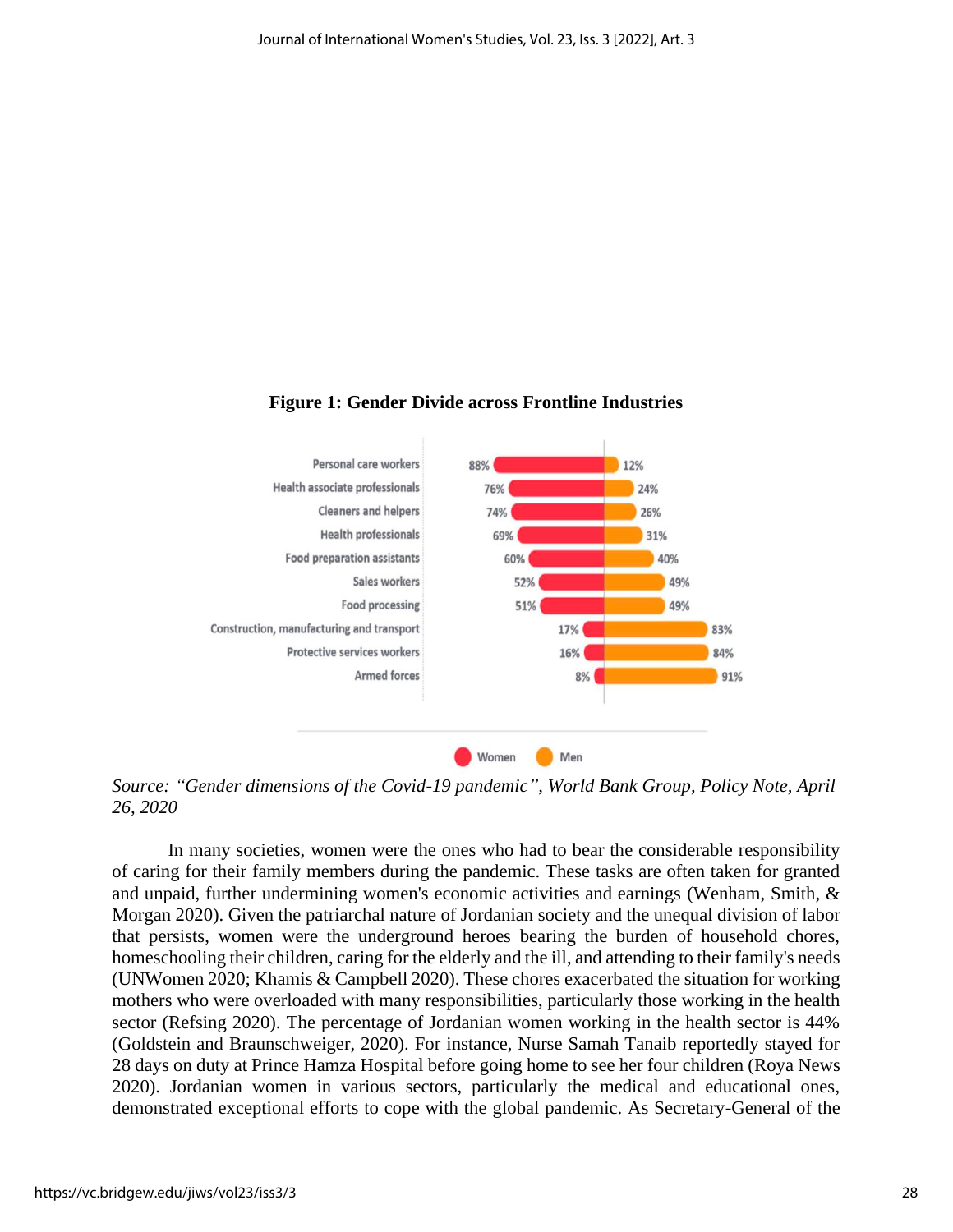Jordanian National Commission for Women (JNCW), Salma Nims states, "the presence of women in the media is not just about representation, but also about changing the narrative" (The Jordan Times, June 30, 2020).

The relative invisibility of women in media is a global phenomenon. In a study titled, "The Missing Perspectives of Women in COVID-19 News: A special report on women's underrepresentation in news media", analysis of news content from 11,913 publications and 1.9 million stories in six countries (India, Kenya, Nigeria, South Africa, UK, and the U.S.) revealed: "the political absence of women in COVID-19-related decision-making processes" (Kassova 2020). Moreover, when women are given media coverage during COVID, they are "rarely portrayed as authoritative experts or as empowered individuals but more frequently as sources of personal opinion or as victims/people affected by the disease" (Kassova 2020). The media thus ignored them as "authoritative voices." Furthermore, "women constituted 19% of experts while men constituted 77% in the 175 most highly ranked COVID-19 articles across the six countries" (Kassova 2020). Nonetheless, media coverage continues to emphasize that men experts deem women invisible.

In Jordan, the relative invisibility of women in media during the COVID-19 crisis was not only limited to the low numbers of women being hosted and the underestimation of women's role in times of crisis but also extends to the way many pressing issues relating to women were ignored. The main one is childcare. On April 30, 2020, and in the government's bid to relax lockdown measures, it was announced that the public sector would resume work with a limited number of human capacity. However, the issue of working mothers with children was not raised as a priority. It was only after civil society organizations such as Sadaqa and Sisterhood Is Global Institute-Jordan (SIGI), among others, began to address this issue on social media platforms that public debate on childcare and obstacles facing working mothers began to surface (Sadaqa 2020). Nims noted that "as exemplified by domestic violence cases and female teachers being deprived of their rights in private schools, women have been affected by the pandemic's implications by *double the effect on men*, which *requires a shift in the narrative*" (Jordan Times, June 30, 2020). In times of uncertainty and global crisis, it is of utmost importance to shed light on the roles and contributions of women as significant partners and active agents of change.

While there has been a slight shift in narrative focusing on women's significant role in managing the crisis, much more effort is needed to give them the media attention they deserve. For instance, The American Forbes Business Journal published an article entitled "What is the common denominator among the best countries in response to the Coronavirus crisis?" (BBC 2020). The article highlights the success of female leadership in seven countries during the global pandemic (BBC 2020). Additionally, more literature was pointing to the significant role of women in managing this crisis on a global scale (Siobhan and O'Grady 2020; Henley, Jon and Roy 2020; Taub 2020; Phillips 2020; Hassan and O'Grady 2020; Carey 2020) and the significance of a feminist media coverage geared towards the gendered dimension of a health crisis (Salih 2020).

In Jordan, timid efforts were made in highlighting women's role during the global pandemic. In a digital media forum aiming to promote gender-sensitive media reporting, Minister of Media Amjad Al-Adayleh stressed the role of Jordanian women in various fields in facing the global pandemic alongside men (Petra 2020). In attempts to fill the existing gaps in the literature, this paper, therefore, examines the invisibility of women in public discourse during the COVID-19 crisis by significant media outlets and Jordanians' interaction with the social media platforms of male and female government officials.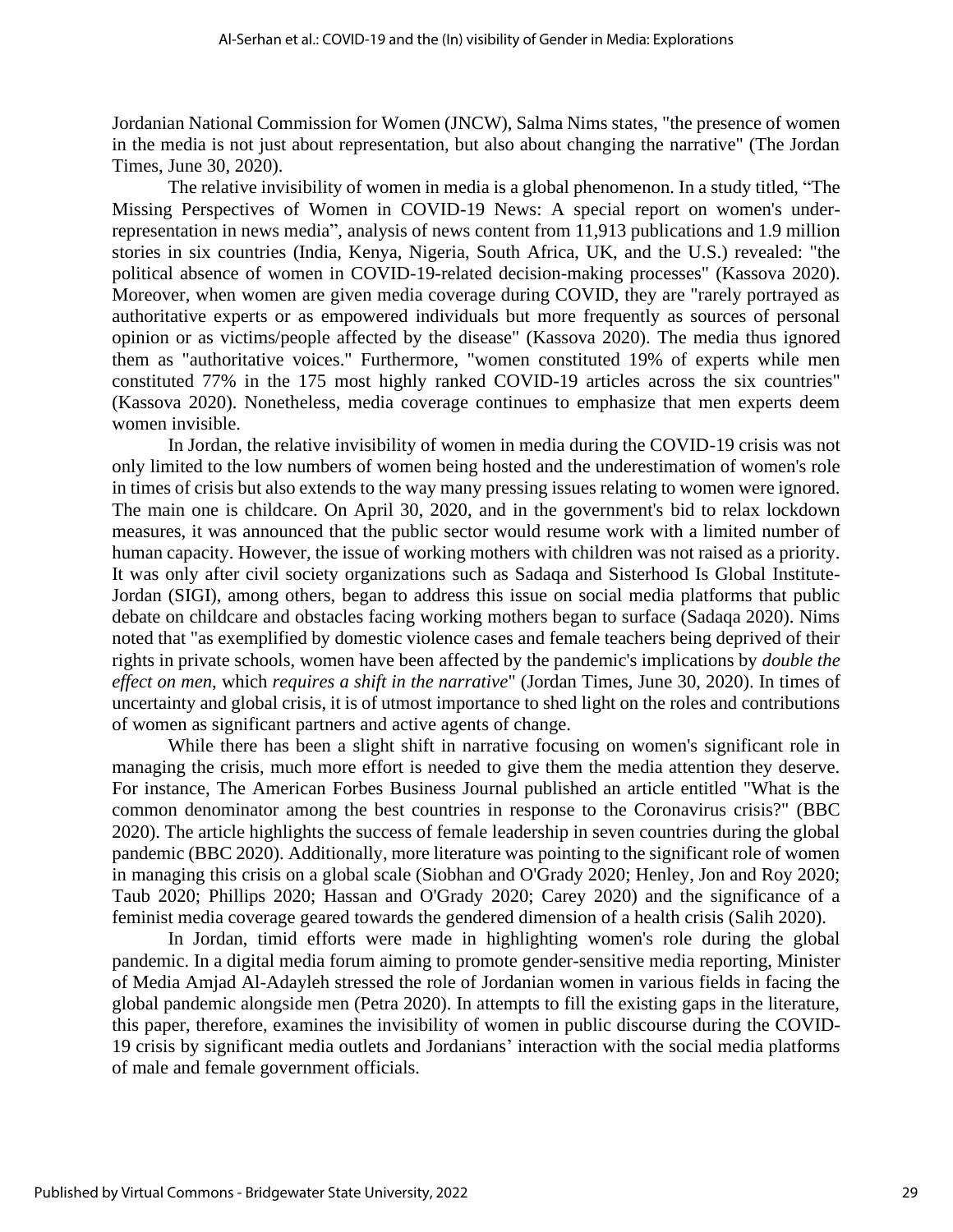## **Methodology**

Amid the global pandemic, Jordanians' reliance on social media for following major media channels such as Facebook, Twitter, and Instagram witnessed a stark increase. A recently published study on Jordanians' use of social media platforms (Saadeh 2021) highlights that almost 85% of the population sample had shown an increase in the usage of mobile phones for social media and watching movies on online platforms like Netflix and YouTube. Twitter was also becoming a popular social media platform with a resource pointing out that 400 thousand Jordanians are active daily users of this platform (Alghad 2017). Furthermore, statistics collected by specialized companies showed an increase in social media usage in one year, as detailed in Table 3.

Despite the popularity of Facebook and YouTube, the social media data collection process was focused on Twitter as it is considered one of the popular social media platforms with a rich dataset to use. The advanced features that enable systematic analyses of datasets are not available for other social media platforms like Facebook and YouTube. Twitter4J (2014) is one of the Twitter streaming API (2020) which allows access to publicly available data via tracking specific user profiles or searching for hashtags during a specified time frame. Jordanian politicians and media channels were very active on social media during the crisis. Hence, the Twitter4J library was configured to collect data from retrieving the profiles of distinguished public figures in the Jordanian government and media. Data sets retrieved from social media sites provide a valuable indication of the invisibility of gender diversity during the COVID-19 pandemic in Jordan.

| Date    | Faceboo<br>$\bf k$ | YouTu<br>be | <b>Twitte</b><br>r | <b>Instagra</b><br>m | <b>Pinteres</b><br>t | <b>LinkedI</b><br>n | <b>Reddit</b> | <b>Tumbl</b><br>r | <b>VKontak</b><br>te |
|---------|--------------------|-------------|--------------------|----------------------|----------------------|---------------------|---------------|-------------------|----------------------|
| 2020-02 | 62.11              | 10.7        | 14.44              | 2.91                 | 8.9                  | 0.37                | 0.27          | 0.12              | 0.15                 |
| 2020-03 | 64.99              | 8.31        | 14.29              | 3.1                  | 8.54                 | 0.28                | 0.23          | 0.12              | 0.12                 |
| 2020-04 | 60.15              | 10.46       | 15.48              | 4.2                  | 8.73                 | 0.36                | 0.35          | 0.12              | 0.12                 |
| 2020-05 | 72.02              | 13.49       | 6.2                | 5.58                 | 1.48                 | 0.5                 | 0.39          | 0.16              | 0.14                 |
| 2020-06 | 74                 | 12.11       | 6.5                | 4.99                 | 1.2                  | 0.53                | 0.37          | 0.18              | 0.1                  |
| 2020-07 | 74.17              | 11.68       | 6.78               | 4.86                 | 1.35                 | 0.44                | 0.37          | 0.2               | 0.1                  |
| 2020-08 | 75.15              | 11.51       | 6.41               | 3.62                 | 1.42                 | 0.45                | 0.31          | 0.23              | 0.87                 |
| 2020-09 | 74.59              | 11.58       | 6.88               | 3.99                 | 1.58                 | 0.54                | 0.34          | 0.23              | 0.23                 |
| 2020-10 | 71.85              | 12.31       | 8.65               | 4.47                 | 1.53                 | 0.43                | 0.36          | 0.25              | 0.13                 |
| 2020-11 | 68.72              | 12.11       | 11.68              | 4.22                 | 2.01                 | 0.41                | 0.38          | 0.3               | 0.13                 |
| 2020-12 | 68.39              | 13.61       | 10.25              | 4.27                 | 2.25                 | 0.33                | 0.44          | 0.29              | 0.11                 |

**Table 3: Jordanian Users of Social Media Platforms during (Feb of 2020 until Feb of 2021)**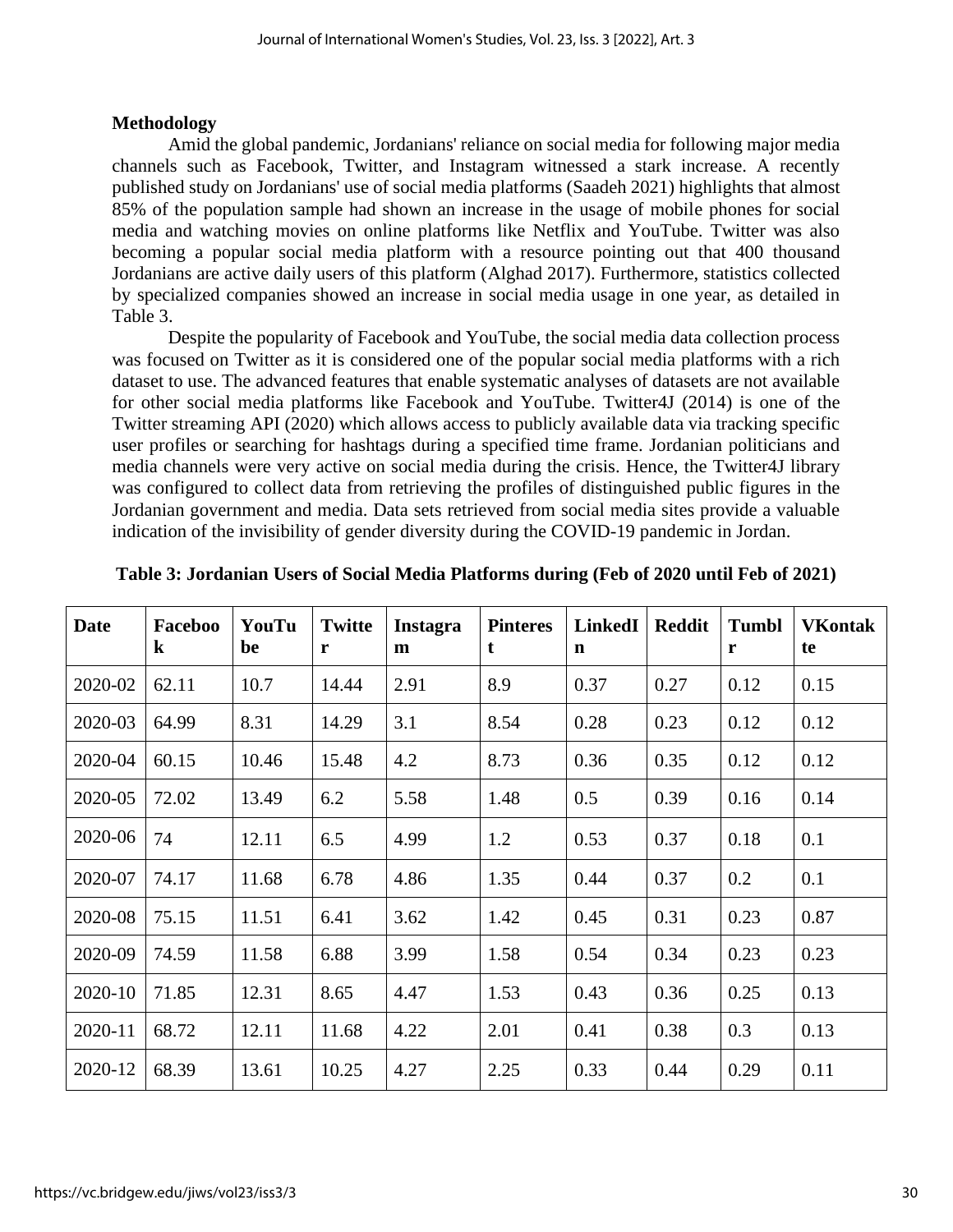| $2021 - 01$ 69.8  | 11.88 | 9.54 | 4.9  | 2.56 | 0.36 | 0.53 | 0.29 | 0.11 |
|-------------------|-------|------|------|------|------|------|------|------|
| $2021 - 02$ 71.92 | 9.94  | 8.65 | 5.06 | 2.93 | 0.36 | 0.57 | 0.39 | 0.12 |

*Source: Statcounter GlobalStats, Social Media Stats Worldwide. Feb 2020-Feb 2021*

Despite the low number of women representatives in the Jordanian governmental cabinet headed by Prime Minister Omar Al-Razzaz (during the outbreak of the global pandemic) (3 out of 25 ministers), we extracted tweets from the profiles of 4 ministers (two men and two women) who had a significant role in handling the crisis and who had the most appearances during the first few months of the outbreak of the virus in Jordan. These were Minister of Health (man), Minister of Media Affairs (man), Minister of Tourism and Antiquities (woman), and Minister of Energy and Mineral Resource (woman). Though the Minister of Health had the most important role, other officials handled financial repercussions on tourism and energy, critically affected sectors by the pandemic. Female presenters of official media channels and popular programs are very few compared to men in Jordan. Popular daily television talk shows discussing pressing social and political issues remain dominated by male hosts, except for the weekly talk show *60 Minutes*, hosted by presenter Abeer Al-Zaben. The inadequate presence of Jordanian women in official media explains our choice to investigate presenter Amer Al-Rjoub, host of the daily evening program, *The Voice of the Kingdom.* In this show, guests discuss the impact of the global pandemic on vital sectors. This show was broadcast on Al-Mamlaka Channel and ranked first in viewership during the health crisis (Al-Rai 2020).

As one of the main aims of the article is to investigate social media interaction with officials of both genders at the height of COVID-19, tweets from the officials' Twitter accounts were extracted and filtered to include data from March 2020 until the end of June 2020. All collected data considered tweets only posted by their profiles and excluded any retweets posted on these profiles. The COVID-19 crisis started in Jordan in March 2020; hence, the focus is on this period.

Additionally, we investigated the gendered dimension of the television appearance of Jordanian women on major talk show programs. The programs that were chosen were among the most popular daily programs. They both air on national television networks: *The Voice of the Kingdom* that airs daily at 8:00 P.M on Al-Mamlaka Channel, and the second is *The Pulse of the Nation*, which airs daily at 8:30 P.M on Roya Channel (Alaraby 2019). Both "TV Shows" host government officials and leading public figures to discuss pressing issues resulting from the global pandemic and its impact on Jordanians on various levels.

#### **Findings and Discussion**

#### *Interaction with Male Officials Exceeds Female Ones*

The data collected from five user profiles participating in this study (4 ministers and the T.V. host) are detailed in Figure 2.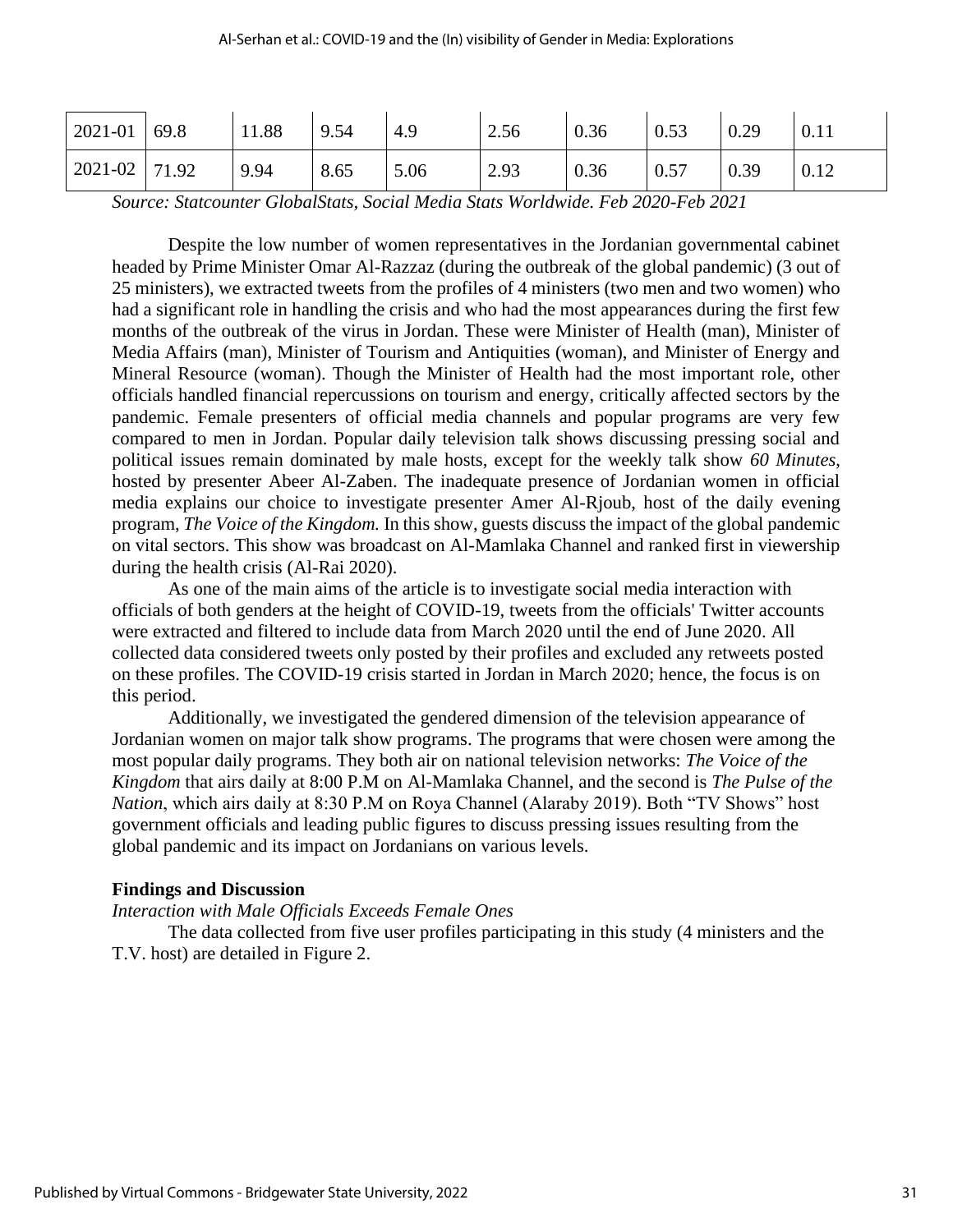

**Figure 2: Twitter Posts Collected between March-June 2020**

*Source: An original figure developed by the authors after analyzing the Twitter data collected using Twitter4J* 

Figure 3 details the tweets and the percentage of retweets for all five profiles studied between March and June 2020. The Minister of Media Affairs is the government's spokesperson and has the largest number of tweets posted on his profile among the group. The Jordanian government relied heavily on social media to distribute news and assert decisions made by the government. The T.V. host ranked second in the number of tweets, as his show gained popularity during the pandemic after touching on critical issues such as the status of online learning, medical procedures to contain the virus, and the status of workers in the informal economy, to name a few. While other officials had a low number of tweets, public interaction by the retweet action tends to share official news from governmental figures rather than from the tweets of the T.V. host. This aligns with the government's actions to use social media as a tool for disseminating news and decisions through the personal channels of its ministers.

The peak period of the COVID-19 crisis was between March 15 and May 30. Figure 3 illustrates the number of tweets posted by the same user profiles and the favoring and retweeting engagement from the public towards these officials and their posts. The results of this rapid Twitter analysis do not come as a surprise. Whether liking or retweeting a post or hosting guests, male officials and public figures remain at the forefront of media attention, T.V. programs, and interaction by the Jordanian public despite the similarity in the number of posts posted by the users. The figure also indicates the substantial public interaction with the Minister of Health compared to the interactions with the Minister of Media Affairs compared to the number of tweets published by their accounts. While the Health Minister and Minister of Tourism have the same number of tweets (as shown in Figure 3), a stark difference exists in favoring their tweets to a total of 265,639 compared to 2,719 likes, respectively. The figure highlights the popularity of the Minister of Health based on the public engagement with his tweet in a short period.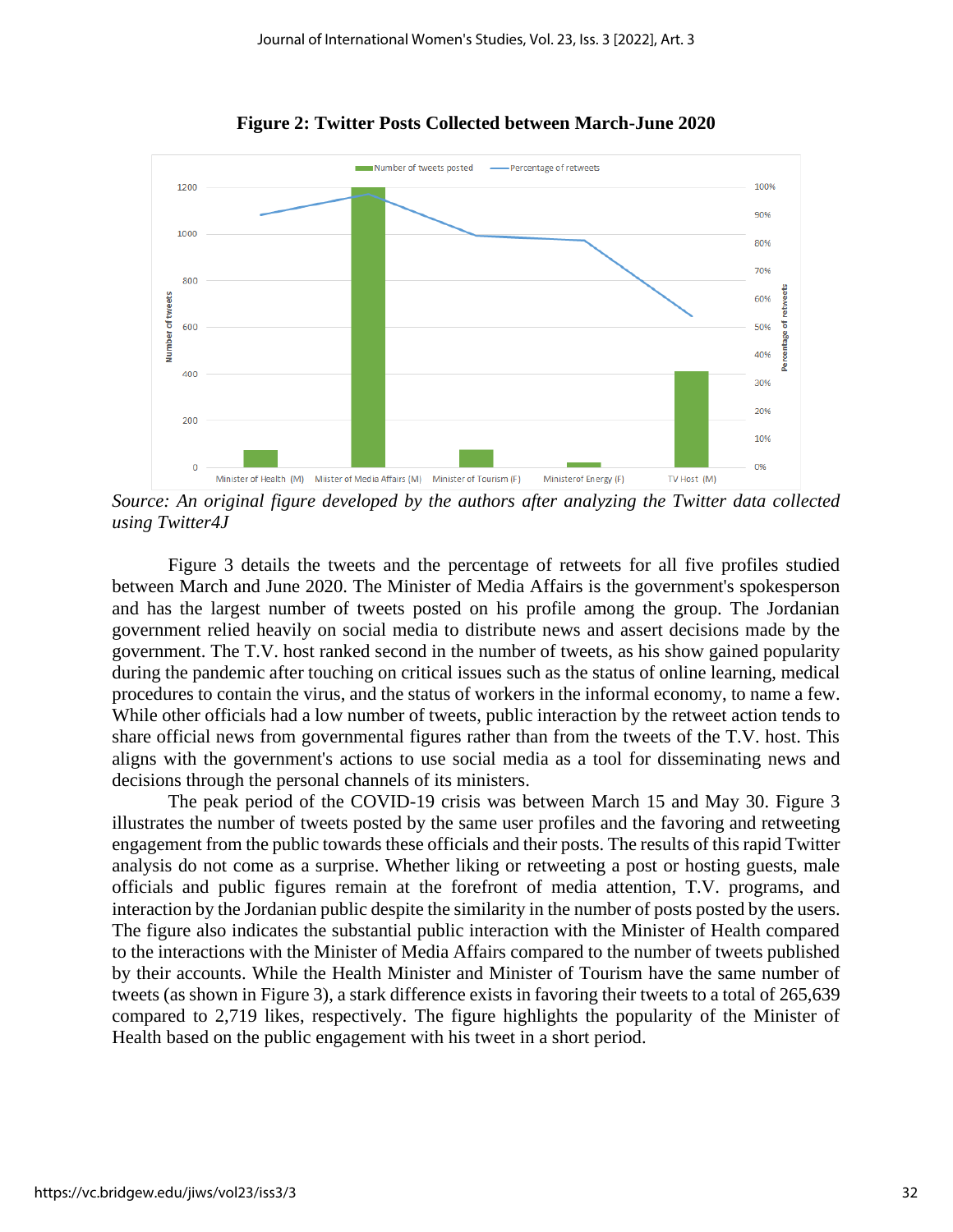



*Source: An original figure developed by the authors after analyzing the Twitter data collected using Twitter4J* 

## *Gendered Media Coverage*

It is fascinating to observe how media coverage of Jordanian women was sporadic. Occasionally, the women ministers in the government such as Minister of Social Affairs, Basma Ishaqat, Minister of Tourism, Majd Shwaikah, and Minister of Energy, Hala Zawati would appear on televised programs and share their plans to resurrect these sectors and discuss ongoing efforts to compensate those that were affected most by the crisis. Nonetheless, they did not receive the same attention and appraisal as their male colleagues and were a subject of negative public criticism on multiple occasions. For instance, Minister Shwaikah's statements about reviving domestic tourism through offering low airline tickets to Aqaba were met with public scrutiny. People on social media complained that tourism in these dire circumstances had become a luxury that many Jordanians could not afford.

From the onset of the global pandemic, Jordanian media has been fixated on the role of male officials to combat the current crisis. Whether this was done intentionally or not, such gendered media coverage served to downplay the role that women had to bear in flattening the curve of the spread of the virus. Male officials, such as the Minister of Health and spokesperson of the Jordanian government, were given center stage to discuss the current situation, and their statements were met with significant public interaction. The same applies to the popular T.V. presenter of *The Voice of the Kingdom* Program, Amer Al-Rjoub. Fully acknowledging the prevalence of their official post, vis a vis the health crisis, female officials were not met with the same recognition and interaction as their male counterparts.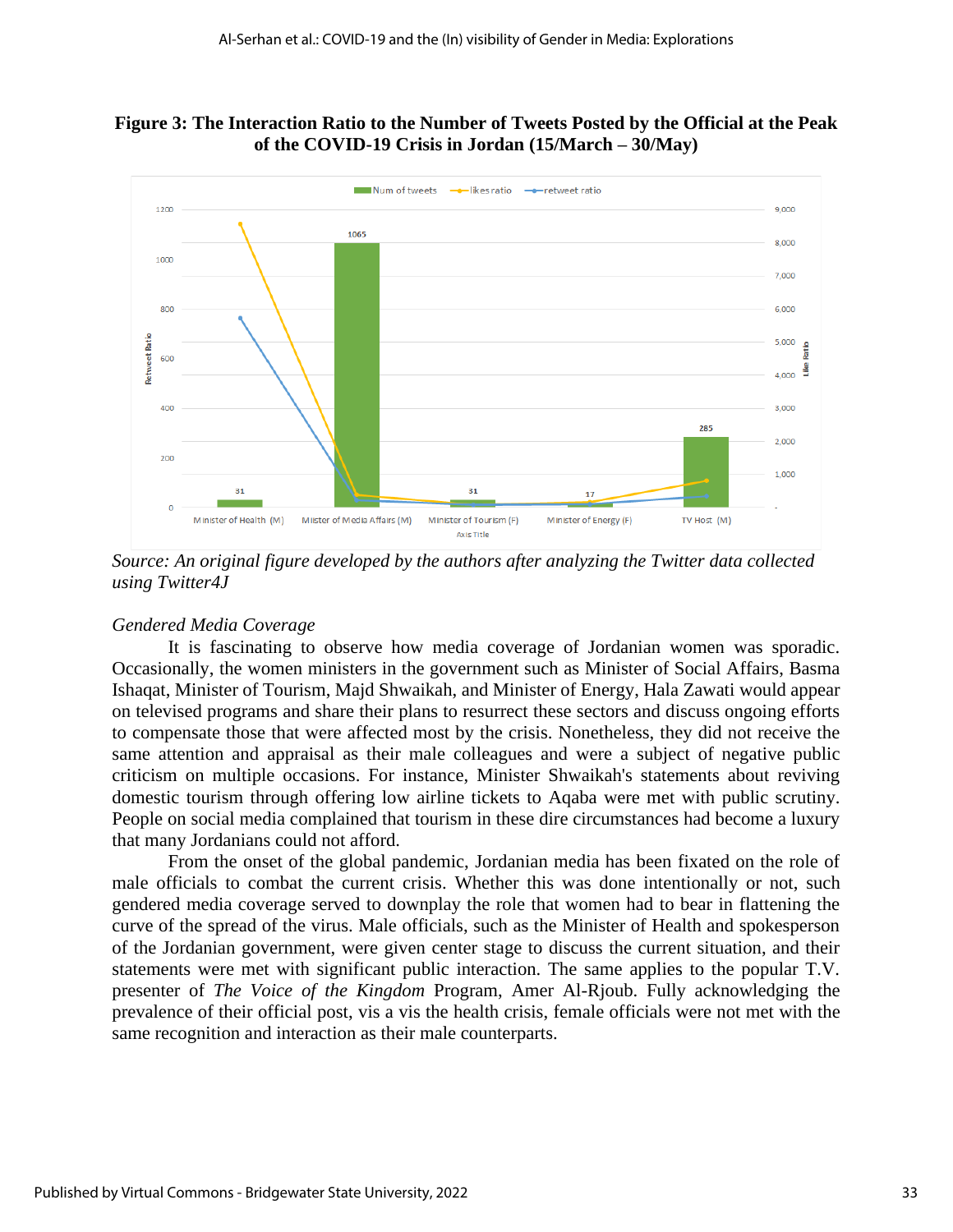|                                                        | Male guests<br>(average per month) | <b>Female guests</b><br>(average per month) |
|--------------------------------------------------------|------------------------------------|---------------------------------------------|
| <b>Program</b> (1): The Voice of the<br><b>Kingdom</b> | 35                                 |                                             |
| <b>Program (2): Pulse of the Nation</b>                | 34                                 |                                             |

**Table 4: The Average of Male vs. Female Guests Appearing on Most-watched T.V. Programs in Jordan (March – June of 2020 average numbers)**

*Source: Direct observation (of authors) based on recorded episodes of these programs on YouTube.* 

Biased media coverage was also visible in the number of women guests appearing on major TV shows during the crisis. As shown in Table 4, a significant gap exists between the numbers of women guests versus men. Low media coverage of women serves as a good indicator reflecting and exposing existing patriarchal attitudes and structured gendered inequality of Jordanian society. Despite the high number of Jordanian women experts in health, educational, economic, social, and political domains, their absence from key media dialogues instigates the gendered demarcation of public spaces. Many people, including the U.K. Ambassador to Jordan, noted that the coverage was biased since it largely praised seven male ministers while neglecting the efforts of many women in the health care system (Jordan Times, June 30, 2020).

In this context, it is essential to note that the sole issue is not just the mere low number of female guests and social media interaction compared to male guests; it extends far beyond this. Although Jordanian women are disproportionately affected by the pandemic, little media attention is given to the many growing challenges they endured during the global pandemic. These include social division of labor, unpaid domestic and care work, gender-based violence, fluctuating laws regarding childcare facilities, and unemployment.

Recent years have witnessed successive economic crises that affected Jordanian society and contributed to the high rates of poverty and unemployment and the low standard of living for many segments of society. The unemployment rate in the Kingdom during the first quarter of the year (2021) was 25.0%. During 2020, the unemployment rate for males reached 24.2% compared to 28.5% for females. The unemployment rate for males increased by 6.1 percentage points and rose for females by 4.2 percentage points in the first quarter of the year (2020) (Department of Statistics 2021). The official Jordanian statistics recorded that the unemployment rate of Jordanian women increased during the fourth quarter of the year (2020), reaching 32.8% compared to males (22.6%) (Department of Statistics). While these disappointing figures are attributed to several factors predating the health crisis, they were further exacerbated due to the global pandemic.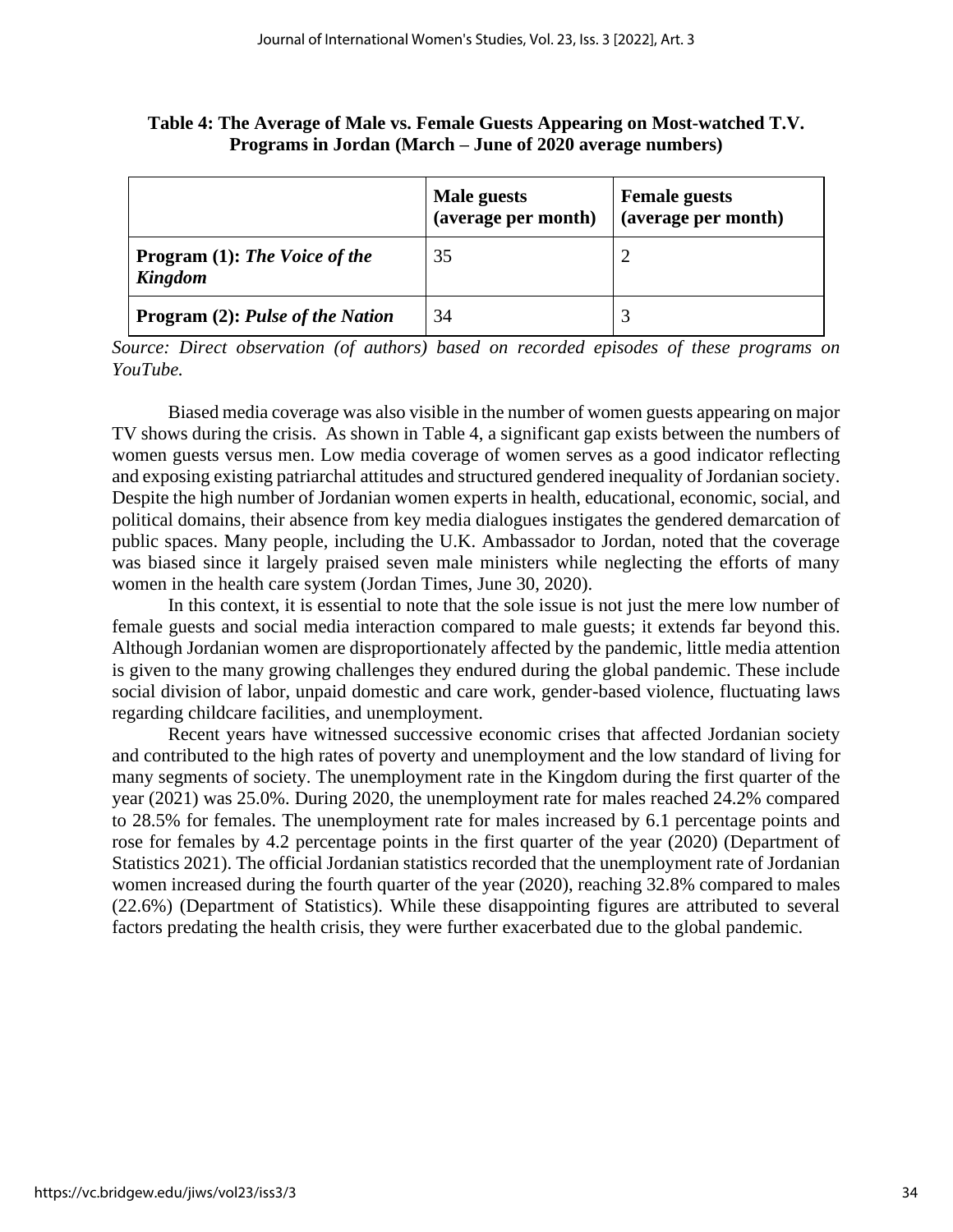

**Figure 4: Economic Participation Rates in Jordan for Selected Years by Gender**

*Department of Statistics, Jordan in numbers for the years 2015-2020*

Based on this figure, it is clear that there is a negative trend in the contribution of women to economic life during the period 2015-2020. Statistics indicate that the unemployment rate in Jordan during the years 2015-2020 increased for both genders. See Figure 5.



**Figure 5: Unemployment Rates in Jordan for Selected Years by Sex**

*Source: Department of Statistics, Jordan in numbers for the years 2015-2020*

The economic participation rate for women reached 14.7% compared to 53.7% for males for the year 2020 (Department of Statistics, 2020). Unfortunately, these statistics are considered the lowest on a global scale as the global percentage of women's economic participation rate is 38.87% for the same year. 2020 marked the  $25<sup>th</sup>$  anniversary of the Beijing Platform for Action, which was anticipated to be a critical year in the long road to gender equality. However, with the advent of the global pandemic, the modest gains made in past decades were now at risk. The health crisis deepened pre-existing inequalities and exposed the vulnerabilities of social, political, and economic systems that exacerbated the pandemic's impacts on women in particular (United Nations 2020). The pandemic and its economic repercussions are counterproductive to global gender equality. Women's jobs are 1.8 times more vulnerable to this crisis than men's jobs. Women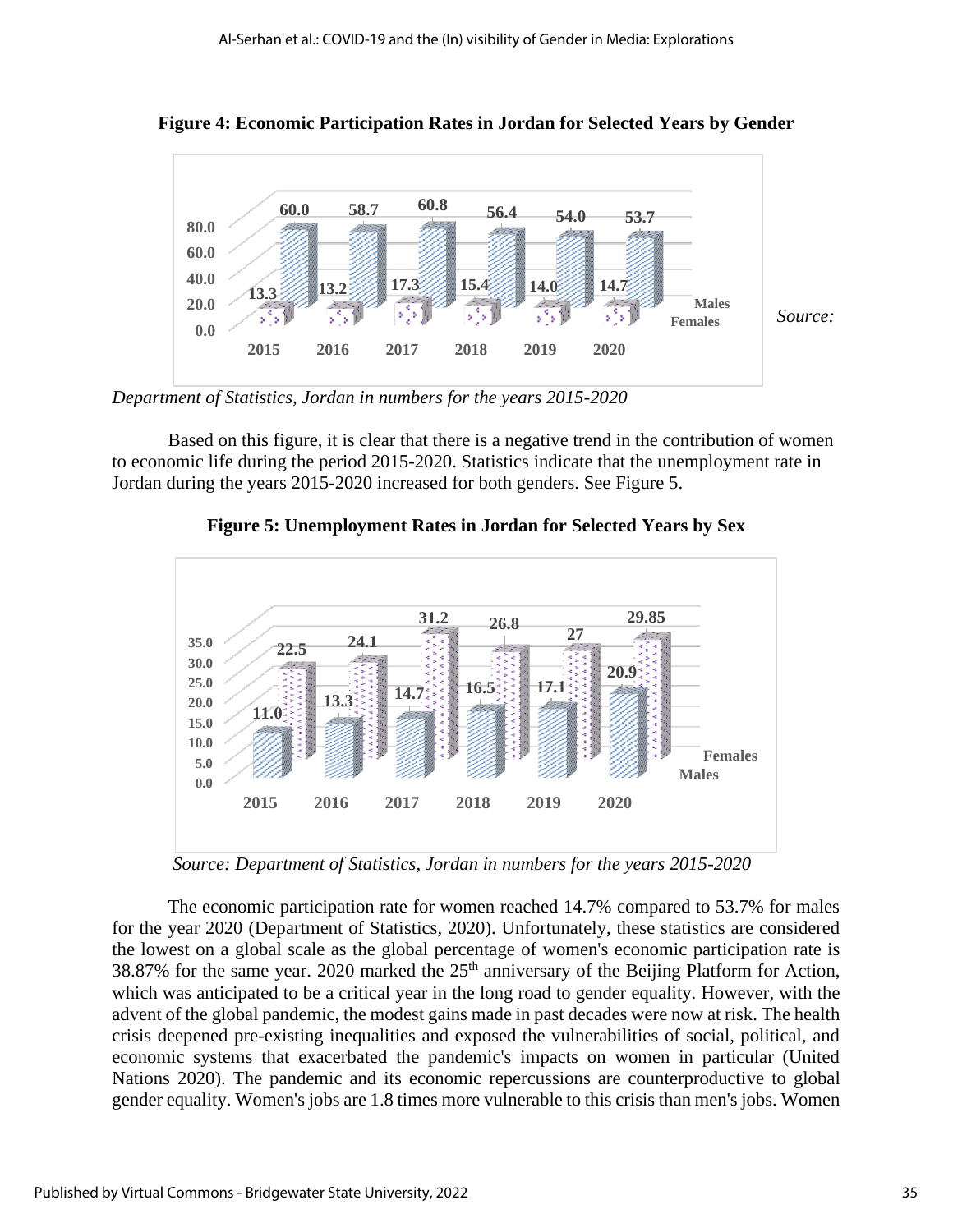comprise 39% of global employment but represent 54% of total job losses. One of the reasons for this more significant impact on women is that the virus dramatically increases the burden of unpaid care, which women disproportionately bear. This means, among other factors, that women's employment is declining faster than average, even because women and men work in different sectors (Mahajan et al. 2020).

In Jordan, the economy took a significant hit. Unemployment among males during the third quarter of 2020 reached 21.2% compared to 33.6% for females. The unemployment rate for males increased by 4.1 points, and for females, it increased by 6.1 points compared to the third quarter of 2019 (Department of Statistics, 2020). Moreover, Jordan is ranked amongst the worst countries in terms of the gender gap, says Abla Amawi, General Secretary of Higher Population Council, in a televised interview on the weekly show *60 Minutes* (Khaberni 2021). Based on the global gender index, Jordan ranked 138 out of 149 countries for 2018 (World Economic Forum 2018). From all these statistics, it is clear that Jordanian women remain the most vulnerable in times of crisis. It is unfortunate that despite all their serious economic, social, and medical insecurities during the global pandemic, little to no media attention was geared towards their valid concerns.

#### *Social Media as an Alternative Platform for Action*

In response to the marginalization of women in the Jordanian media, several affluent Jordanian women decided to shed light on the significance of women's social, economic, and medical contributions during the crisis to affirm their presence and roles in fighting Coronavirus. For instance, the prolific NGO SIGI (Sisterhood Is Global Institute-Jordan), headed by Asma Khader, former minister and spokesperson of the Jordanian government, has hosted weekly webinars to illuminate the public opinion on pressing issues related to women. These include childcare, gender-based violence, and women's political activism during COVID-19, to name but a few. An Eye on Women is among their programs*,* where women from various backgrounds are invited to public discussions streamed live through their Facebook page.

On May 8, 2020, the Ammon website (a well-known online news site) published an article entitled "Women political leaders affirming their pride in the country's effort to manage the Corona crisis." This article was based on a live online webinar session via Zoom entitled "Political Parties and the Corona Crisis: A Women's Vision" organized by SIGI. In this dialogue, various female parliamentarians expressed pride in the efforts of the government, military, security, health services, and the National Center for Crisis Management for their excellent handling of the Corona pandemic crisis. In addition to health measures to contain the virus and prevent its spread from protecting the health of citizens, Director of SIGI, Asma Khader, stated, "The purpose of the dialogue is to take lessons from the experience of the Corona crisis, and link it with the political participation of women and discuss the roles that political parties can play in the confrontation in the current and future stage" (Ammon News, 2020).

Similarly, Sadaqa (another pioneering NGO advocating favorable conditions for working mothers) hosted several virtual seminars that were streamed live on their social media platforms to discuss the issue of childcare amid a partial return to work during a global pandemic. They successfully launched a social media campaign called *"Electronic storm: the voice of female workers"* and met with senior governmental officials, thus placing the issue of childcare at the forefront of public media debate. On June 30, 2020, a digital media forum entitled: *Women in media and gender-sensitive reporting during the Covid-19 pandemic* was held. Jordanian National Commission organized this forum for Women (a quasi-governmental organization functioning as the umbrella for all NGOs working on women) and UN-Women, hosted several female presenters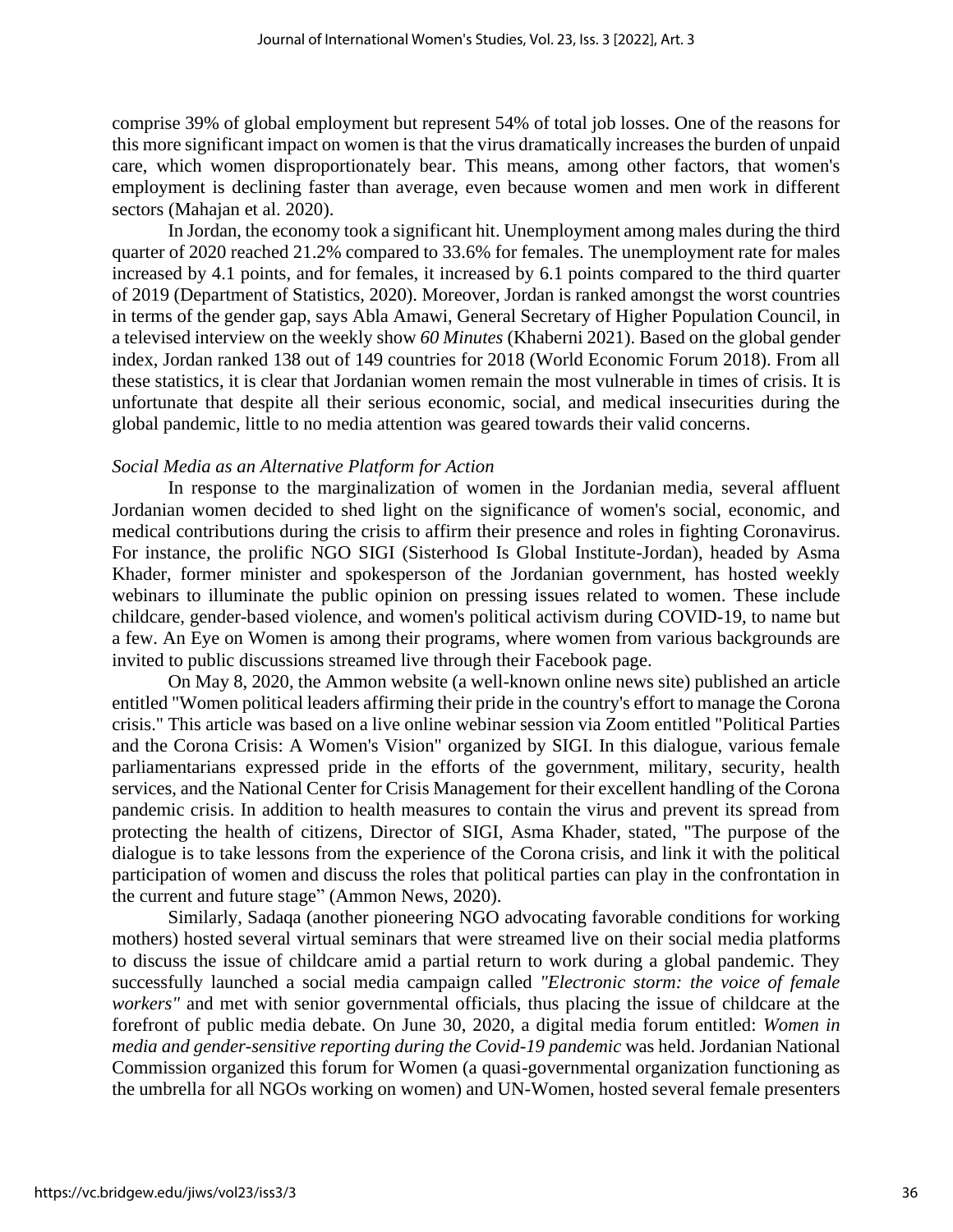and reporters, and discussed current challenges facing Jordanian women and ways to promote more female visibility in Jordanian media (Petra News 2020).

#### **Conclusion**

The relative absence of Jordanian women in the media during the global pandemic could be read as part of the global discourse on women's role in times of crisis. There was an apparent media deficiency in highlighting the contribution of women in facing Coronavirus, which was characterized by the three significant phenomena. The first is the low levels of interactions with posts of female public officials compared to men. The second is the disproportionate number of women appearing as guests on two of the most popular television programs in Jordan, and the last is the lack of official media attention to issues and challenges about women during the health crisis. Moreover, the marginalization of women in Jordan media is part of broader issues. The World Bank 2020 report on gender equality shows that the participation of Jordanian women in the labor market is less than 15%, the unemployment rate of women is 25%, that is, twice the unemployment of men, and the gender gap between Jordanian men and women in the private sector wages for occupations, educational attainment, and similar experience is 17%. Culturally and socially, stereotypical images of women as caregivers mainly confined to the domestic sphere remain dominant. Despite women's noticeable absence in official media outlets during the Coronavirus crisis, they compensated for this absence on social media platforms. In a country like Jordan, which is progressive, this absence is alarming and merits serious attention.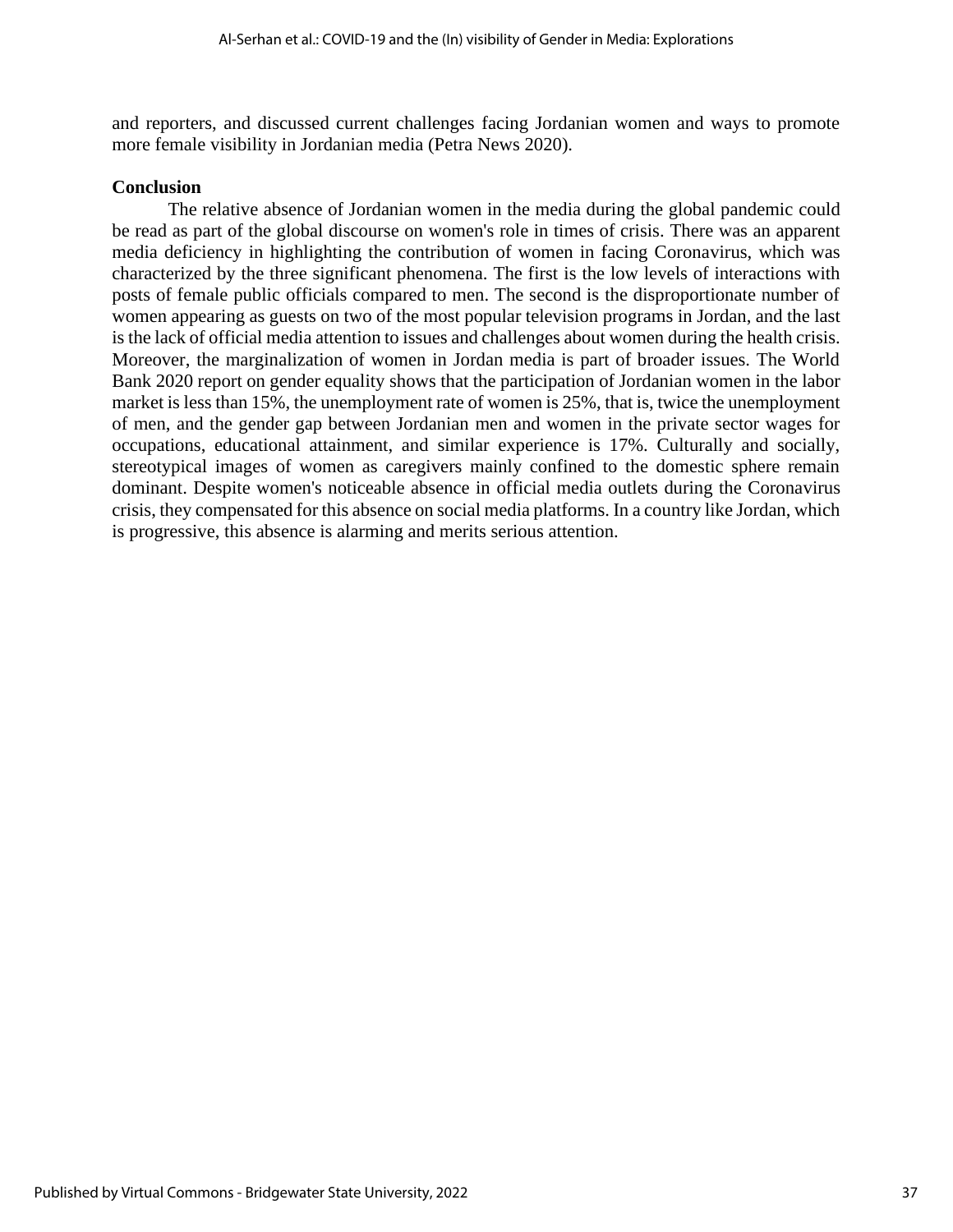## **References**

Ammon News. May (2020). "Women political leaders affirm their pride in the efforts to manage the Corona crisis." Accessed June 28, 2020.

[https://www.ammonnews.net/index.php?page=article&id=535419.](https://www.ammonnews.net/index.php?page=article&id=535419)

- Al-Araby (2019). "Talk Shows in Jordan: various options and strong competition." (September 13, 2019). Accessed November 8, 2021. https://www.alaraby.co.uk/.
- Al-Salhi N. and Abu Goush T. (2020). Ipsos' Jordanian Consumer Sentiment Index Q2 2020. Accessed November 7, 2021. [https://www.ipsos.com/en-jo/ipsos-jordanian-consumer](https://www.ipsos.com/en-jo/ipsos-jordanian-consumer-sentiment-index-q2-2020)[sentiment-index-q2-2020.](https://www.ipsos.com/en-jo/ipsos-jordanian-consumer-sentiment-index-q2-2020)
- Al-Salhi N. (2020). "A Growing Pandemic; Analyzing Jordanians' Online Conversations on Covid-19." Accessed November 7, 2021. [https://www.ipsos.com/en-jo/growing](https://www.ipsos.com/en-jo/growing-pandemic-analyzing-jordanians-online-conversations-covid-19)[pandemic-analyzing-jordanians-online-conversations-covid-19.](https://www.ipsos.com/en-jo/growing-pandemic-analyzing-jordanians-online-conversations-covid-19)
- BBC News, April (2020). "Corona Virus: Why have other countries succeeded and failed to address the pandemic?" Accessed June 27, 2020. [https://www.bbc.com/arabic/amp/interactivity-52346836.](https://www.bbc.com/arabic/amp/interactivity-52346836)
- Bizri, N. A., Alam, W., Mobayed, T., Tamim, H., Makki, M., & Mushrrafieh, U. (2021). "COVID-19 in conflict region: the Arab Levant response." BMC Public Health, 21(1), 1- 13.
- Boniol, M., McIsaac, M., Xu, L., Wuliji, T., Diallo, K., & Campbell, J. (2019). "Gender equity in the health workforce: Analysis of 104 countries." (p. 8). World Health Organization.
- Carey, A. (2020). Coronavirus: Nations with female leaders winning COVID-19 battle. News.com.au. Accessed November 9, 2021. https://www.news.com.au/finance/work/leaders/coronavirus-nations-with-femaleleaders-winning-covid19-battle/news-story/5742eda471cf8abd4fca2530865986d9.
- Danielsson, E., & Eriksson, K. (2020). "Women's invisible work in disaster contexts: Gender norms in speech on women's work after a forest fire in Sweden." Disasters. https://doi.org/10.1111/disa.12464.
- Goldstein, E. and Braunschweiger, A. (2020), "When Health Care Is Decimated By War: COVID-19 in the Middle East and North Africa," Human Rights Watch, April 16, [https://www.hrw.org/news/2020/04/16/when-health-care-decimated-war-covid-19](https://www.hrw.org/news/2020/04/16/when-health-care-decimated-war-covid-19-middle-east-and-north-africa) [middle-east-and-north-africa.](https://www.hrw.org/news/2020/04/16/when-health-care-decimated-war-covid-19-middle-east-and-north-africa)
- Hassan, S., and O'Grady, J. (2020). "Female World Leaders Hailed as Voices of Reason amid the Coronavirus Chaos." Washington Post, April 21. https://www. washingtonpost.com/world/2020/04/20/female-world-leaders-hailed-voices-reasonamidcoronavirus-chaos.
- Hatton, E. (2017). "Mechanisms of invisibility: Rethinking the concept of invisible work." Work, Employment and Society, 31(2), 336–351.
- Henley, J. and Eleanor Ainge Roy. (2020). "Are female leaders more successful at managing the coronavirus crisis?" The Guardian, April 25. [https://www.theguardian.com/world/2020/apr/25/why-do-female-leaders-seem-tobe-more](https://www.theguardian.com/world/2020/apr/25/why-do-female-leaders-seem-tobe-more-successful-at-managing-the-coronavirus-crisis)[successful-at-managing-the-coronavirus-crisis.](https://www.theguardian.com/world/2020/apr/25/why-do-female-leaders-seem-tobe-more-successful-at-managing-the-coronavirus-crisis)
- International Monetary Fund. November (2021). IMF Data Mapper, Real GDP Growth indicator. Accessed November 7, 2020. [https://www.imf.org/en/Countries/JOR#countrydata.](https://www.imf.org/en/Countries/JOR%23countrydata)
- Kassova, L. (2020). "The missing perspectives of women in news." *Political Communication (Issue November). https://www. iwmf. org/wp-content/uploads/2020/11/2020.11*.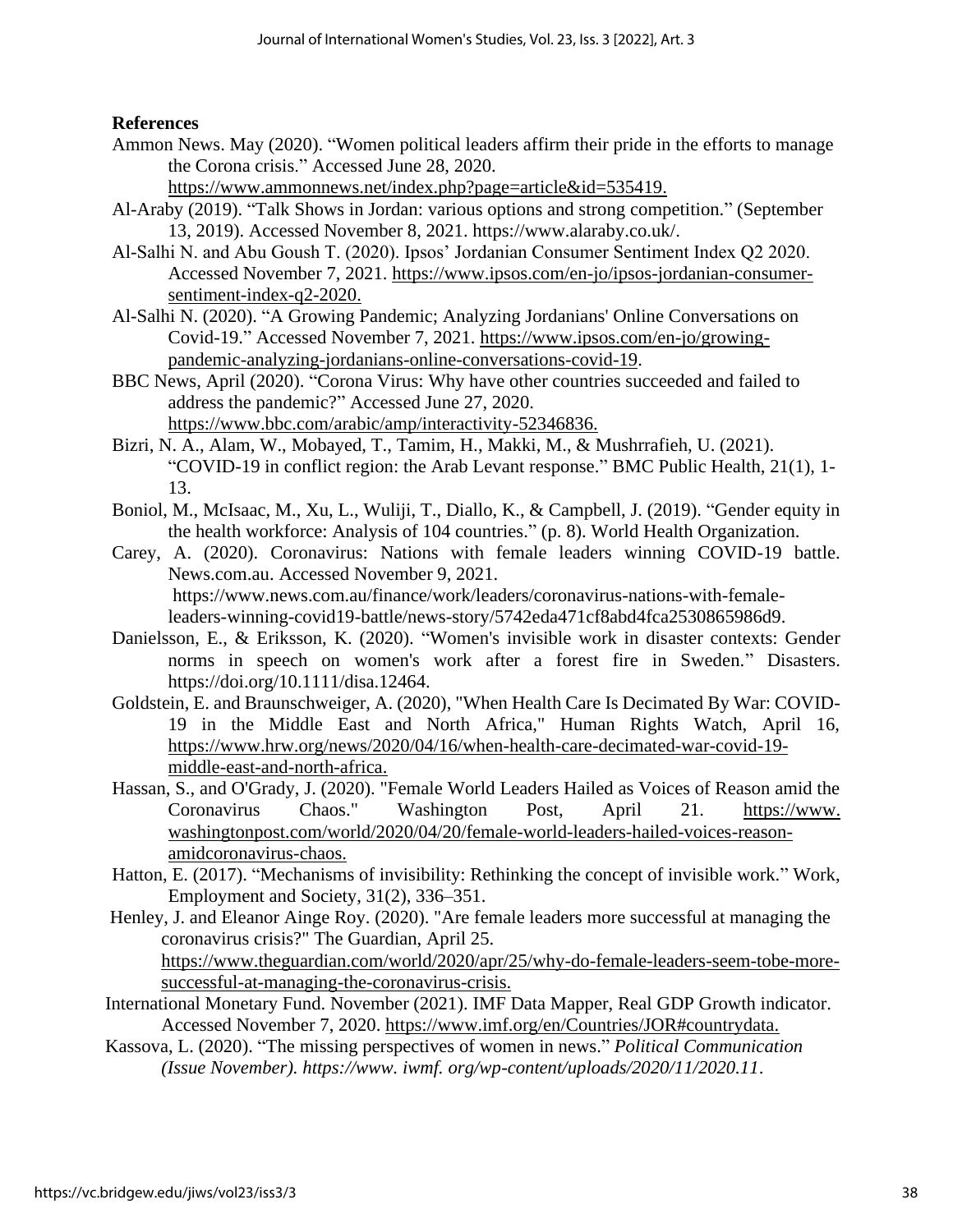- Khaberni (2021). "Jordan is the second worst country in relation to global gender gap." (November 5, 2021). Accessed November 9, 2021. [https://www.khaberni.com/news/-](https://www.khaberni.com/news/-463558) [463558.](https://www.khaberni.com/news/-463558)
- Khamis, S., & Campbell, E. (2020). "Info-deficiency in an infodemic: the gender digital gap, Arab women and the Covid-19 pandemic." Arab Media and Society, 1-12.
- Kirchner, L., March (2020). "Jordan during Times of Corona: Divided Between Trust and Distress." Heinrich-Böll-Stiftung. Accessed 26th June 2020[.https://ps.boell.org/en/2020/03/31/jordan-during-times-corona-divided-between](https://ps.boell.org/en/2020/03/31/jordan-during-times-corona-divided-between-trust-and-distress)[trust-and-distress.](https://ps.boell.org/en/2020/03/31/jordan-during-times-corona-divided-between-trust-and-distress)
- Luck, T. April (2020A). "How Jordan crushed the curve and halted Coronavirus in its tracks." The National. Accessed June 27, 2020. [https://www.thenational.ae/world/mena/how](https://www.thenational.ae/world/mena/how-jordan-crushed-the-curve-and-halted-coronavirus-in-its-tracks-1.1013228)[jordan-crushed-the-curve-and-halted-coronavirus-in-its-tracks-1.1013228.](https://www.thenational.ae/world/mena/how-jordan-crushed-the-curve-and-halted-coronavirus-in-its-tracks-1.1013228)
- Luck, T. April (2020B). "From healing hearts to stealing hearts: Jordan's 'Dr. Fauci'" The Christian Science Monitor, accessed June 28, 2020. [https://www.csmonitor.com/World/Middle-East/2020/0415/From-healing-hearts-to](https://www.csmonitor.com/World/Middle-East/2020/0415/From-healing-hearts-to-stealing-hearts-Jordan-s-Dr.-Fauci)[stealing-hearts-Jordan-s-Dr.-Fauci.](https://www.csmonitor.com/World/Middle-East/2020/0415/From-healing-hearts-to-stealing-hearts-Jordan-s-Dr.-Fauci)
- Mahajan, D., White, O., Madgavkar, A., & Krishnan, M. (2020). "Do not let the pandemic set back gender equality." *Harvard Business Review*, *16*.
- MEI. August (2020). "Jordan's rising economic challenges in the time of COVID-19." Accessed November 8, 2021. [https://www.mei.edu/publications/jordans-rising-economic](https://www.mei.edu/publications/jordans-rising-economic-challenges-time-covid-19)[challenges-time-covid-19.](https://www.mei.edu/publications/jordans-rising-economic-challenges-time-covid-19)
- Norell, M. (2020). "The Coronavirus in the MENA region: Enhancing turbulence or mitigating conflicts?" European View, 19(2), 206–211. [https://doi.org/10.1177/1781685820963334.](https://doi.org/10.1177/1781685820963334)
- Petra News, June (2020). "Adaileh: Jordanian women in media have made significant contributions to the media scene during the Corona pandemic." Accessed June 28, 2020. [https://petra.gov.jo/Include/InnerPage.jsp?ID=50506&lang=ar&name=local\\_news.](https://petra.gov.jo/Include/InnerPage.jsp?ID=50506&lang=ar&name=local_news)
- Phillips, T. (2020). "Women are the stronger sex in this crisis." The Times, May 18. [https://www.thetimes.co.uk/article/women-are-the-stronger-sex-in-thiscrisis-zrl9gxcjm.](https://www.thetimes.co.uk/article/women-are-the-stronger-sex-in-thiscrisis-zrl9gxcjm)
- Refsing, N. (2020). 'Media, Remember Gender in Your COVID-19 Coverage' (International Media Support, March 26, 2020). Accessed November 9, 2020. https://www.mediasupport.org/news/media-remember-gender-in-your-covid-19 coverage/.
- Riedel, B. April (2020). "ORDER FROM CHAOS: Jordan's unique coronavirus challenge." Accessed June 27, 2020. [https://www.brookings.edu/blog/order-from](https://www.brookings.edu/blog/order-from-chaos/2020/04/16/jordans-unique-coronavirus-challenge/)[chaos/2020/04/16/jordans-unique-coronavirus-challenge/.](https://www.brookings.edu/blog/order-from-chaos/2020/04/16/jordans-unique-coronavirus-challenge/)
- Roya News, May (2020). "Samah: a nurse returned to her home after 28 days of continuous work in the isolation department in a Jordanian hospital" (video). Roya news T.V. accessed June 28, 2020. [https://royanews.tv/news/213818.](https://royanews.tv/news/213818)
- Saadeh, H., Al Fayez, R. Q., Al Refaei, A., Shewaikani, N., Khawaldah, H., Abu-Shanab, S., & Al-Hussaini, M. (2021). "Smartphone Use Among University Students During COVID-19 Quarantine: An Ethical Trigger." *Frontiers in public health*, *9*, 600134. [https://doi.org/10.3389/fpubh.2021.600134.](https://doi.org/10.3389/fpubh.2021.600134)
- Sadaqa: towards a women-friendly work environment. April (2020). "The first dialogue on the nurseries sector and the rights of caregivers in light of the challenges of the Corona crisis." Facebook. [https://web.facebook.com/watch/?v=158983745457490.](https://web.facebook.com/watch/?v=158983745457490)